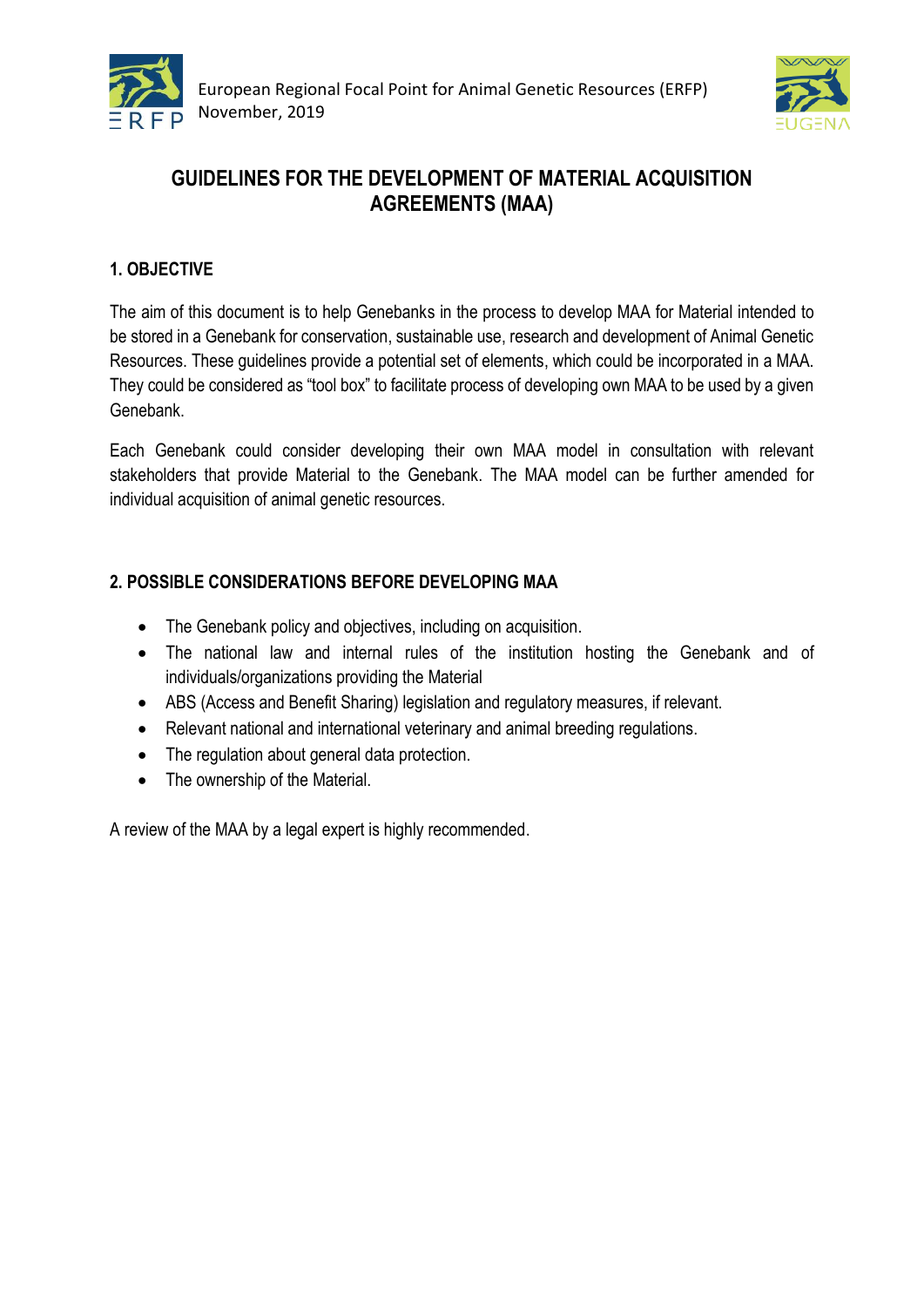



## **3. ELEMENTS FOR DEVELOPMENT OF MAA**

This chapter of the guidelines aims to summarize the elements, which could be used in the development of each MAA.

## **Part 1. IDENTIFICATION OF THE PARTIES.**

**Provider:** Any legal/private person (from the same country or from abroad) that will provide animal biological Material to the Genebank.

- Provider data: Name:
	- Represented by, if relevant:
	- Address:
	- Country:
	- Power of signature:

**Recipient**: Genebank

Recipient data:

- Name:
- Represented by:
- Address:
- Country:
- Power of signature:

## **Part 2. PREAMBLE**

Parties may want to agree on the objectives of the agreement and make references to:

- Relevant specific national laws, regulations or derogations for acquisition and use of Genebank Material;
- The national law and internal rules of the institution hosting the Genebank and organization providing the Material;
- The Genebank policy and objectives, including the relevant acquisition procedures implemented by the Genebank and criteria for using Material for conservation of animal genetic resources and/or for animal breeding, research and development;
- The Convention on Biological Diversity (CBD);
- The FAO Global Plan of Action (GPA) for Animal Genetic Resources;
- Relevant national and international veterinary and animal breeding regulations;
- The European Genebank Network EUGENA governed by the European Regional Focal Point on Animal Genetic Resources;
- The Nagoya Protocol, and in particular Article 8 (Special Considerations), Art.19 (Model Contractual Clauses) and Article 20 (Codes of Conduct, Guidelines and Best Practices and/or Standards);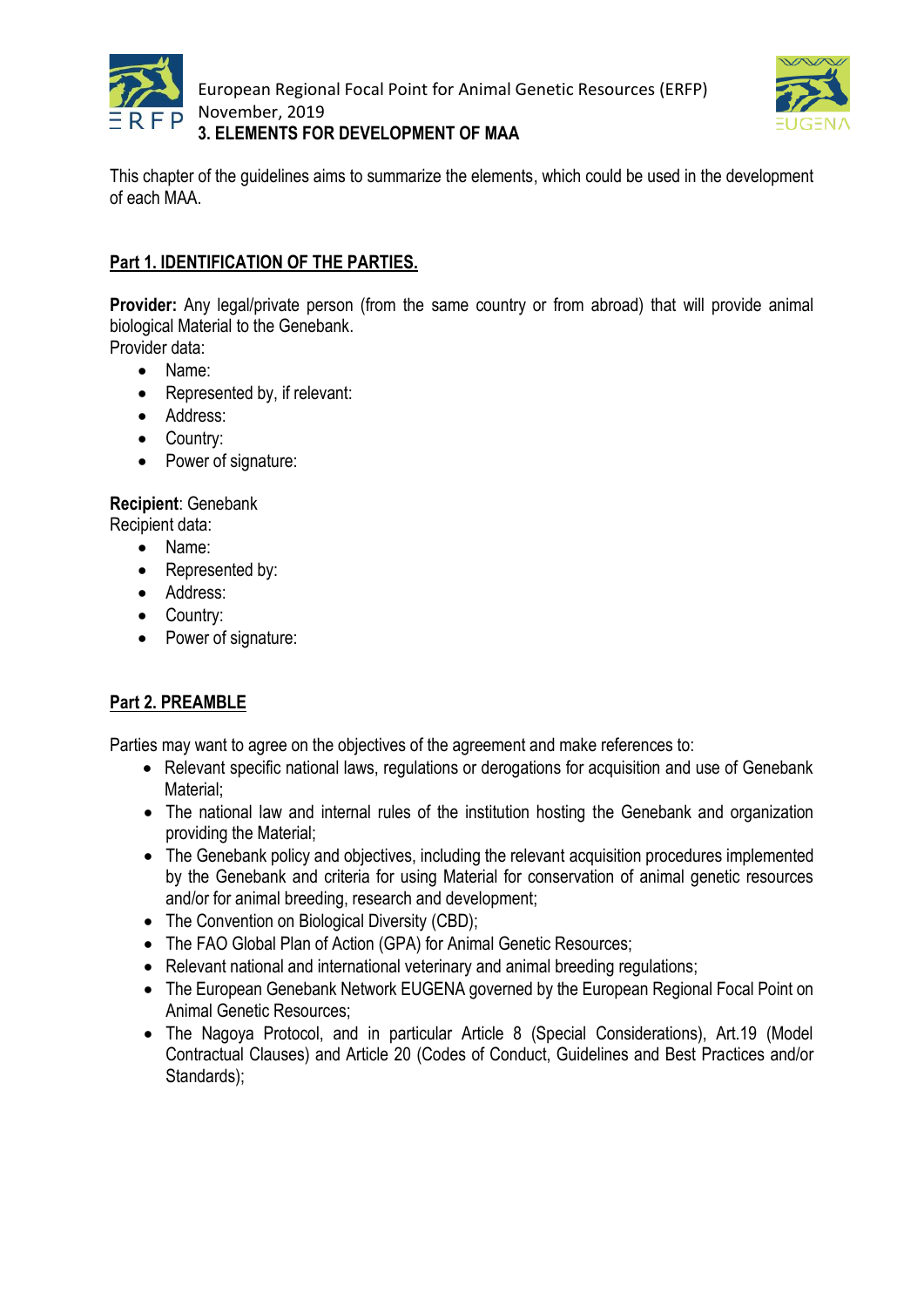



### **Part 3. DEFINITIONS**

- **Material**: Any animal biological material that can be used for reproduction or for research;
- **Genebank**: Repository for ex situ conservation, sustainable use, research and development of animal genetic resources held by a host institution;
- **Provider**: Any legal entity or private person(s) who provides animal genetic resources for the collection held by the Genebank, either from the country or from abroad. Provider signs the MAA either as the owner of a donor animal or on behalf of the owner of a donor animal. The representative of the owner (e.g. breed association) should also have a written agreement with the owner of a donor animal, which might be included in an Annex of the MAA. It is important especially in case where the owner of a donor animal would like to continue to execute his ownership over provided biological Material in any way.
- **Recipient**: Genebank
- **Owner**: Any legal entity or private person (s) who have the ownership rights over the Material provided.

## **Part 4. SPECIFIC OBJECTIVES OF THE MAA**

This part should give a specific description of the objectives of the MAA, which may include:

- To enhance/initiate the collection of the genetic/biological Material of a breed in the Genebank to support its conservation.
- To support research activities.
- Reference to services/compensations in return of the Material provided to the Genebank to the Provider of the Material, if relevant.

### **Part 5. DESCRIPTION OF THE MATERIAL**

- Information about the type and amount of the Material acquired from the Provider to the Genebank should be provided in Annex I;
- Information about the Material may include, inter alia:
	- Identification of the material (sample/animal/breed),
	- $\checkmark$  Type of the material (semen, embryos, etc.),
	- $\checkmark$  Quantity and quality of the material.
	- $\checkmark$  ID of the donor animal, genealogical data, recordings or genetic/genomic values of the donor animal,
	- $\checkmark$  Sanitary/health status/certificates of the material and their donors in the moment of the collection,
	- $\checkmark$  Place and date of collection,
	- $\checkmark$  Technical specifications on type of straw/vial etc.,
	- The owner of the Material before entering in the Genebank*.*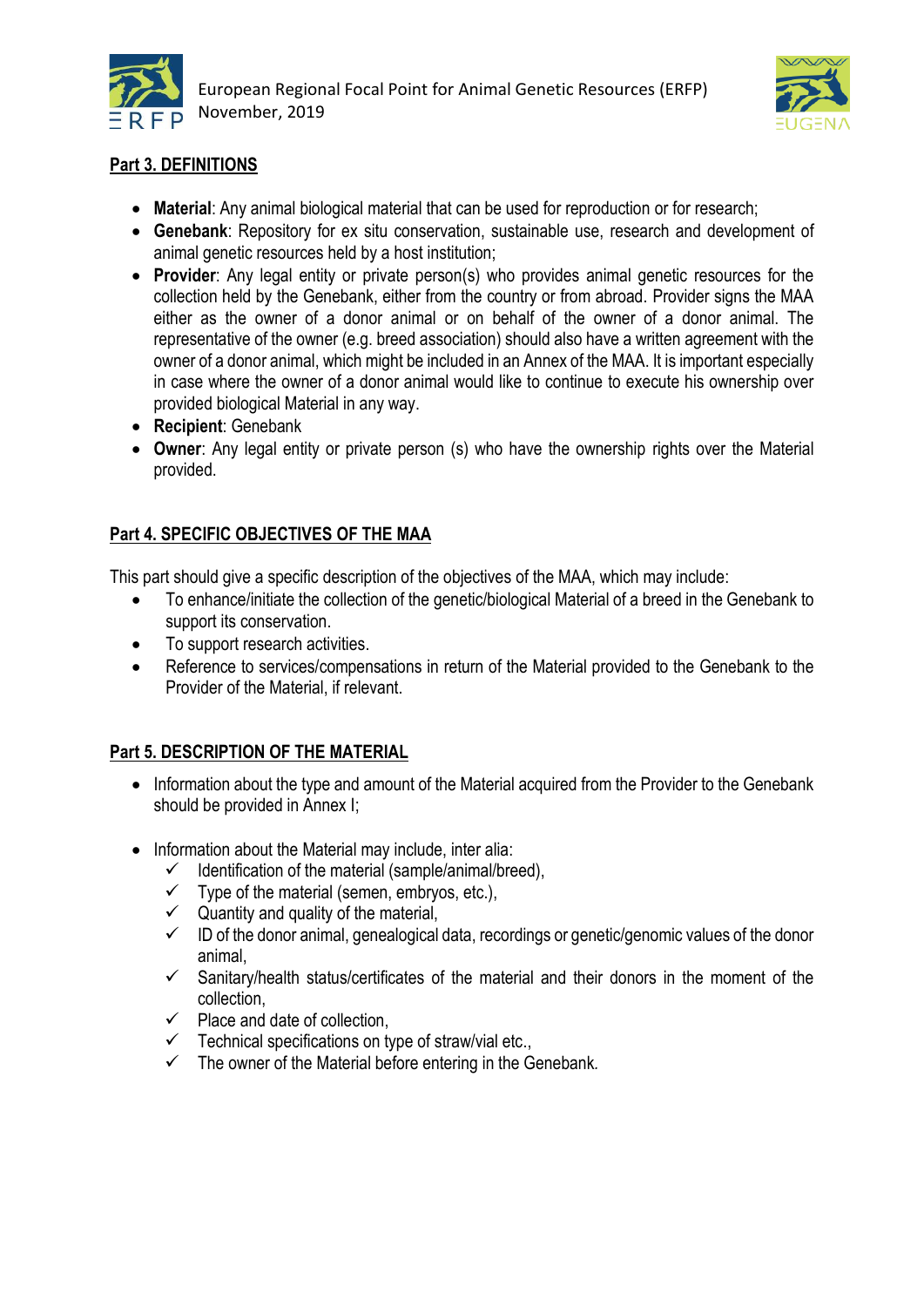



## **Part 6. FINANCIAL ARRANGEMENTS AND OWNERSHIP**

- The Provider and the Genebank should establish financial arrangements on acquisition and storage of the Material (preparation of donors animal, collection of materials, evaluation of Material, delivery and storage)
- Regarding financial arrangements, there are different possibilities. The Genebank acquires the Material for collection from the Provider:
	- i. Free of charge
	- ii. Covering some costs (i.e. collection, delivery, veterinary)
	- iii. Buying Material on commercial basis
	- iv. In exchange of services provided by the Genebank to the Provider
	- v. In exchange of storing a part of the Material by the Genebank for provider own use
- The Provider and the Genebank can agree an embargo period of use, and can also establish access criteria or restricted scope of uses of Material (i.e. use for the conservation of the breed, use only in the breeding programme, use only in case of extinction of the breed for their recovery, use as duplicate in case of destruction of the Genebank of origin).
- Regarding ownership of the Material, there are different options:
	- i. Full transfer of the ownership from the Provider to the Genebank.
	- ii. The ownership is transferred to the Genebank but the Provider maintains rights to participate in the decision making on the use of his/her Material.
	- iii. The ownership remains with the Provider:
		- $\checkmark$  Provider pays for the storage in the Genebank and is free to use the Material.
		- $\checkmark$  Provider doesn't pay for the storage, and is free to use some of the Material.
		- $\checkmark$  Provider doesn't pay for the storage, and the Genebank has certain rights on the Material (i.e make it available for transfer in case of extinction of the breed).
- There are different options regarding arrangements on the ownership of the Material. The Material may belong to:
	- i. the Genebank
	- ii. the state, and the Genebank is receiving funds for storing the Material
	- iii. the owners of donor animals
	- iv. the representative of the owner(s)

## **Part 7. RIGHTS AND DUTIES OF THE PROVIDER**

The rights and duties of the Provider depends on the specific arrangements included in the standard model MAA, and could contain the following elements:

- The Provider enables access or provides samples of biological/genetic Material from donor animals he/she owns or which belong to the owner/s he/she represents;
- The Provider follows the policy of the Genebank on selection of donor animals, if requested;
- The Provider provides detailed information on donor animals (origin of the donor animals and/or the biological Material, owner, farm site);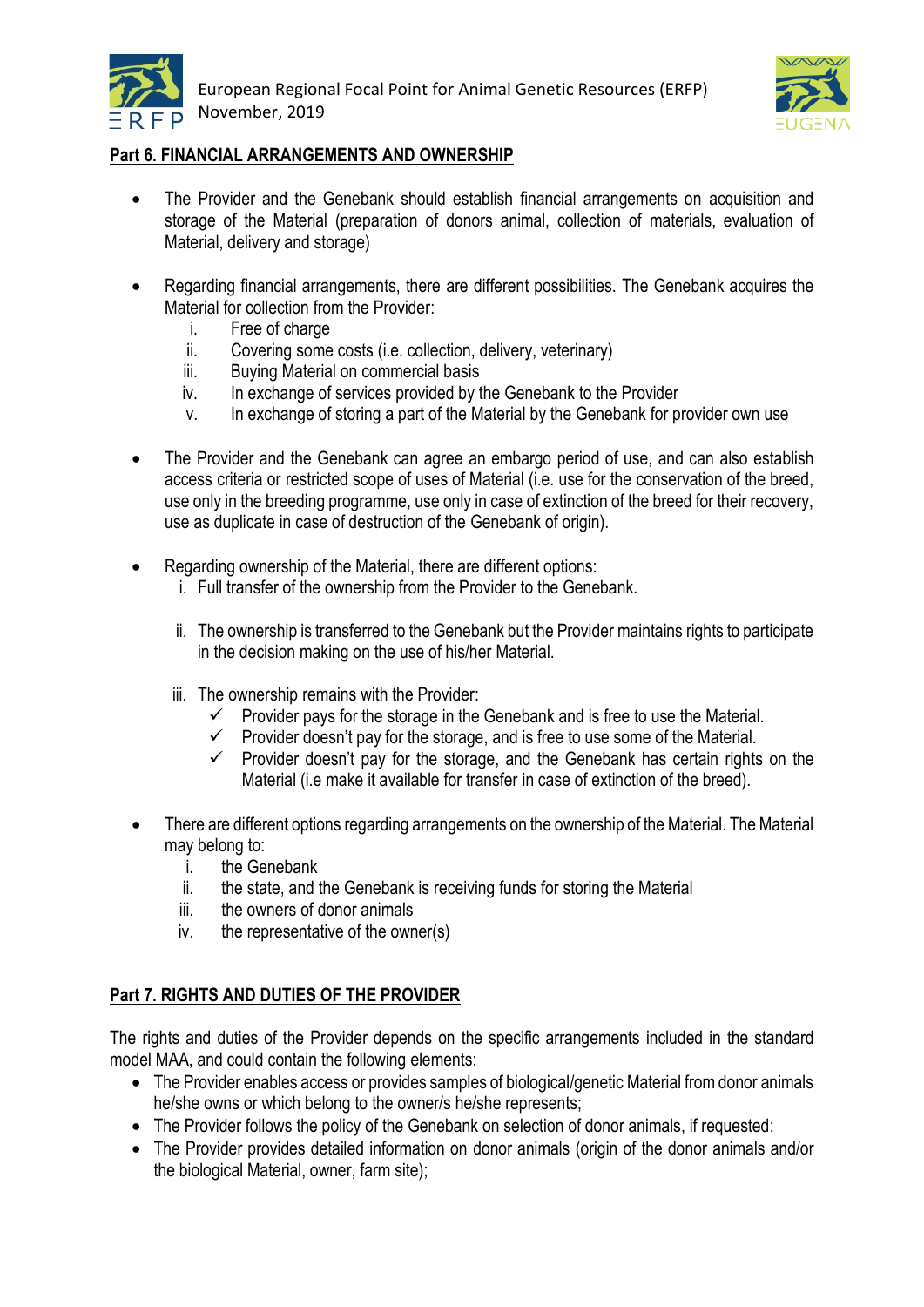



- The Provider provides detailed information on type and quantities of biological Material (semen, embryos, tissue, etc.; number of samples, etc.) as well as their sanitary status, if the Provider is conducting the collection of the Material;
- The Provider is responsible for accuracy of information on provided biological Material included in the Annex to the MAA;
- The Provider maintains all relevant documentation on Material for X number of years from the date of entering Material into Genebank;
- In the case when Material originated from a country regulating access to genetic resources the Provider has to transfer relevant ABS documentation (PIC, MAT IRCC) together with the Material to the Genebank;
- The Provider must comply with national and, if it is the case, European and international veterinary regulation on the movement of germinal products;
- The Provider is obliged to clarify the ownership of the biological Material when the Material enters into the Genebank. In case the Provider (e.g. breed association) acts on behalf of the owner of Material, the Provider should have a written agreement with the owner of the Material, which might be included in an Annex.

## **Part 8. RIGHTS AND DUTIES OF RECIPIENT**

The rights and duties of the Recipient depends on the specific arrangements negotiated in each MAA, and could include the following elements:

- The Genebank:
	- Will store the acquired Material and allocate it into a given collection category in accordance with the policy of the Genebank;
	- $\checkmark$  Ensure storing the acquired Material in adequate conditions according to the type of the Material and good laboratory practices and the national, European or international veterinary regulation on the movement of germinal product;
	- $\checkmark$  Will store all the information related to the Material, donor and ownership in adequate secure databases.
- The Genebank makes publicly available Genebanks policies, rules and procedures related to acquisition and transfer of Material.
- The Genebank is obliged to inform the Provider about
	- $\checkmark$  decisions to remove Material from the storage, if relevant;
	- $\checkmark$  requests of access to the stored Material, if relevant.
- If the Genebank is unable to provide the storage any longer and no successor organization can be found by mutual agreement the stored Material is returned to the Provider.
- In case the owner of the Material (legal or private person) or their legal successor does not exist anymore, the Genebank [or the State] will become the owner of the stored Material.
- The Genebank must comply with the access conditions settled by the Provider country in case of the transfer of Material to third parties.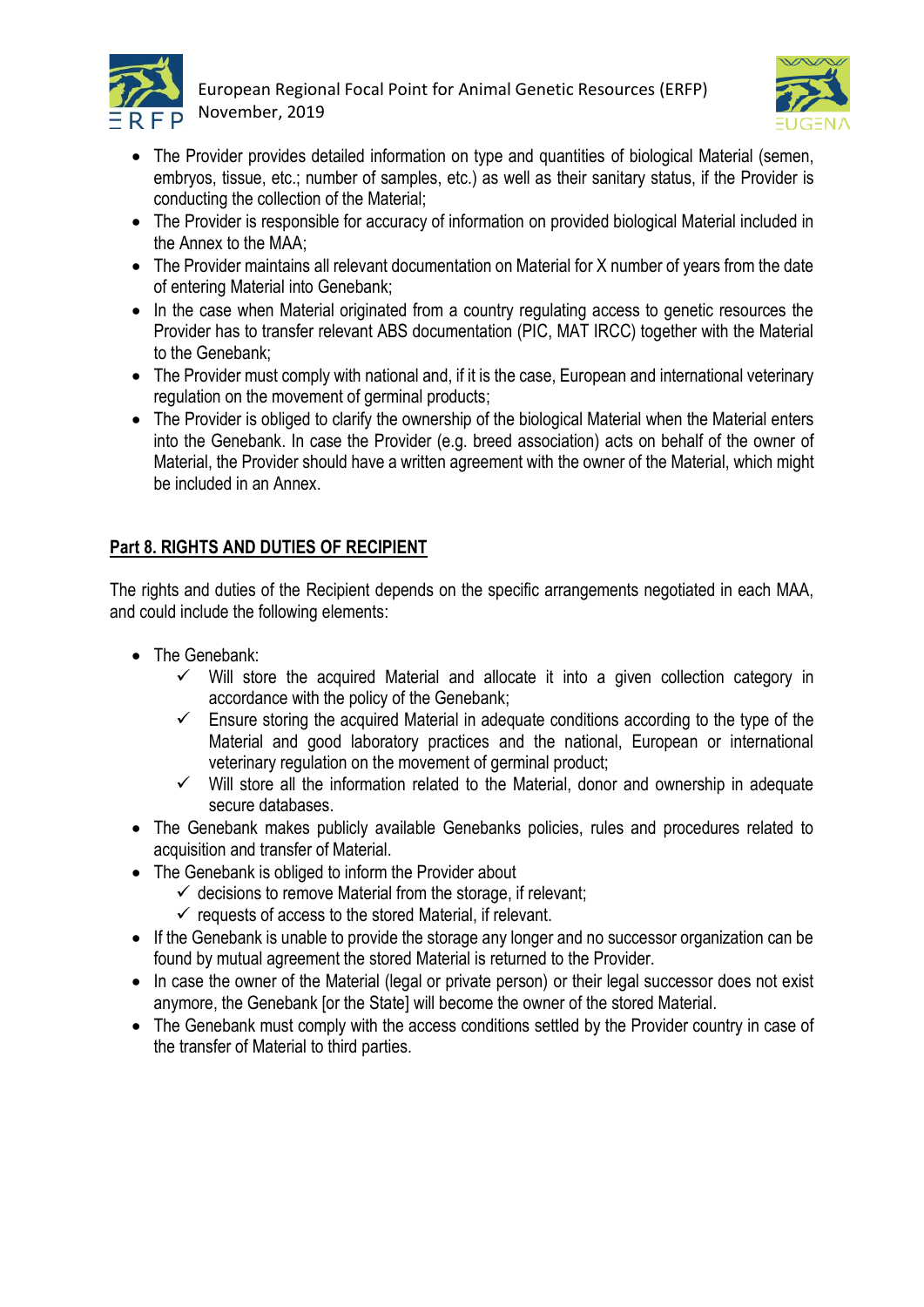



## **Part 9. WARRANTY**

There is no warranty for the Material. The genetic / biological Material is understood to be experimental in nature and may have unstable properties.

### **Part 10. LIABILITY**

- The Recipient Genebank will store the Material in compliance with all relevant national and international laws applicable to the Material, especially sanitary/veterinary laws and requirements.
- In no event, the Provider will be liable for any use of the Material by the Recipient Genebank.
- The liability during shipping from the Provider to the Recipient Genebank lies with the carrier service Provider.
- In the case of any further transportation of the Material by the Recipient Genebank (e.g. secondary location) all risks rest with the Recipient.

### **Part 11. GOVERNING LAW**

Specific/relevant laws and regulatory measures of the Provider's country.

### **Part 12. DISPUTE SETTLEMENT**

- Dispute settlement will be conducted according to the domestic law of the Provider's country.
- This Agreement shall be interpreted, governed and enforced exclusively in accordance with the law of the Provider, unless it is decided otherwise.
- Parties hereto shall attempt to settle any dispute arising from or relating to this agreement in an amicable way. All disputes which arise under this Agreement shall be judged exclusively by the competent court [ ] in the country of the Provider.

### **Part 13. ARRANGEMENTS ABOUT GENERAL DATA PROTECTION**

The inclusion and use of personal data in the MAA, will be treated in accordance with the regulation on General Data Protection.